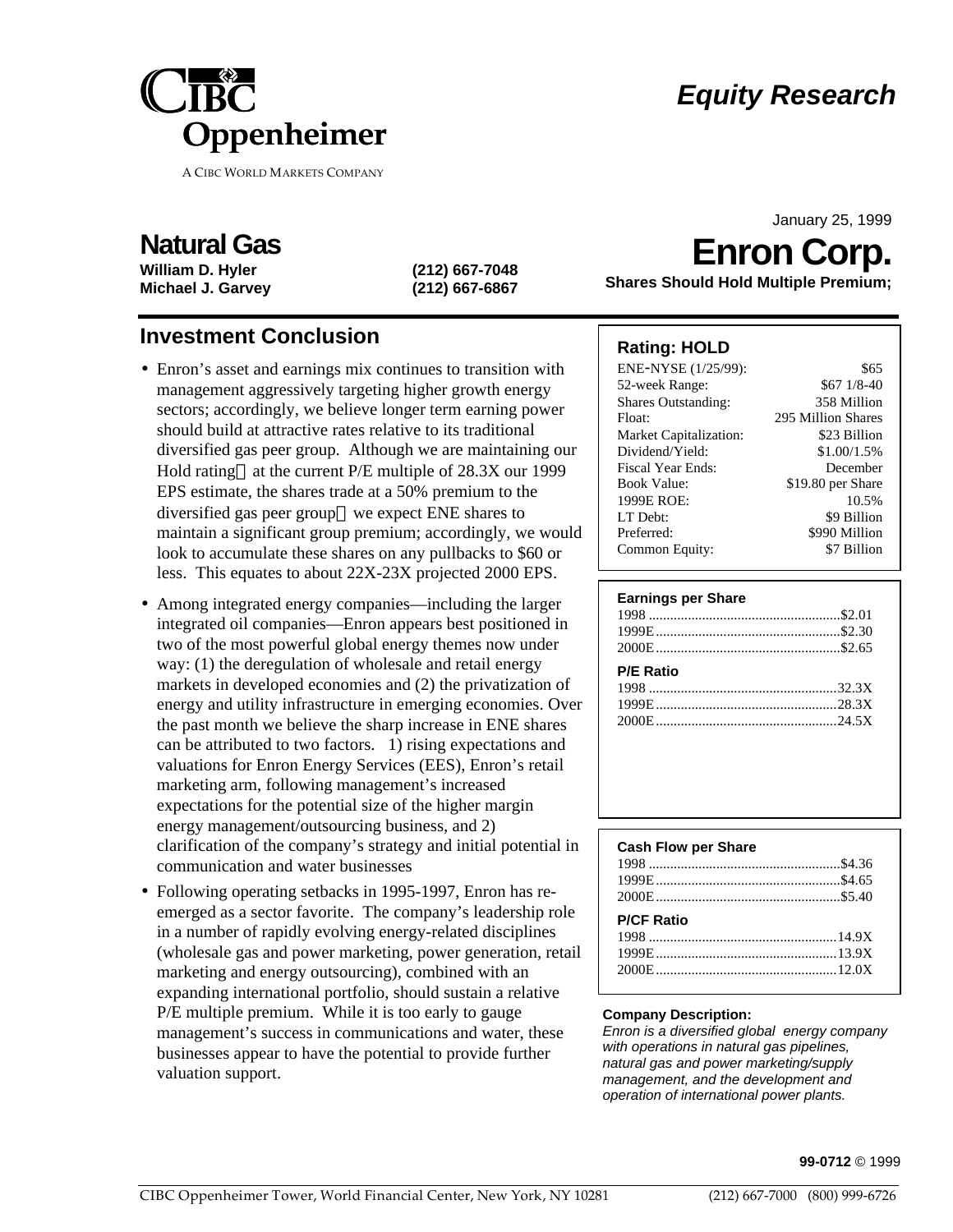In measuring the merits of investing in Enron, investors also should consider that largecapitalized leaders within various industry sectors have seen marked relative multiple expansion in recent years. Higher multiple companies have also gained more flexibility to use stock in further targeting growth opportunities. In light of the stock's strong recent performance, we would not rule out Enron management utilizing additional equity financing through either a secondary or directly in targeting acquisition opportunities.

#### **Business Model Seen Sustaining P/E Premium**

At the January analysts' conference in Houston, management provided significant details about its long-range plans to build earnings power along several fronts. If a successful sale of the company's 53% stake in Enron Oil Gas is completed, proceeds would likely be reinvested in higher growth business segments.

**Wholesale Energy Opportunities.** Management appears to have the systems, personnel and, importantly, customer relationships in place to maintain its leadership role in energy marketing, namely gas and power, for the foreseeable future. The company is also moving rapidly to provide new risk management services in growing areas such as weather insurance and emission trading. Through Enron Europe, the company is currently the only U.S. concern aggressively targeting a restructuring European energy sector; a market that rivals the U.S. in annual consumption and may offer equal potential longer-term..

**Retail marketing: energy management services (outsourcing) seen boosting commodity-based service margins.** Enron Energy Services **(**EES) appears well positioned to see rising profit opportunities from energy outsourcing to U.S. businesses. Increasingly, relative to pure commodity delivery services, Enron's management sees greater margins and profit opportunities in energy management outsourcing for commercial and industrial customers. To date, management has indicated that strong market response is resulting in significant contract success. At year-end 1998, total retail contracts (based on future revenue) stood at \$3.8 billion. Management is targeting \$8 billion by year-end 1999, a number that could prove conservative. The backlog of potential prospects now stands at \$18 billion. Importantly, EES is expected to turn profitable by the fourth quarter.

For private clients in the UK: Investors should seek the advice of an investment advisor if they have any doubts about the suitability of an investment.

Although CIBC Oppenheimer Corp. is an indirect, wholly owned subsidiary of Canadian Imperial Bank of Commerce ("CIBC"), a Canadian chartered bank that is an authorized institution under the UK Banking Act 1987, it is solely responsible for its contractual obligations and commitments, and any securities products offered or recommended to or purchased or sold in any client accounts (i) will not be insured by the Federal Deposit Insurance Corporation, the Canada Deposit Insurance Corporation or other similar deposit insurance, (ii) will not be deposits or other obligations of CIBC, (iii) will not be endorsed or guaranteed by CIBC, and (iv) will be subject to investment risks, including possible loss of the principal invested. The CIBC trademark is used under license.

This report is issued by (i) in the US, CIBC Oppenheimer Corp., a member of the NYSE and SIPC, (ii) in Canada, CIBC Wood Gundy Securities Inc., a member of the IDA and CIPF, and (iii) in the UK, CIBC Oppenheimer International Ltd. or CIBC Wood Gundy plc, each of which is regulated by the SFA. Any questions should be directed to your sales representative.

This report is provided for informational purposes only, and does not constitute an offer or solicitation to buy or sell any securities discussed herein in any jurisdiction where such would be prohibited. No part of this report may be reproduced in any manner without the written permission of CIBC Oppenheimer Corp. The information and any statistical data contained herein have been obtained from sources which we believe to be reliable, but we do not represent that they are accurate or complete, and they should not be relied upon as such. All opinions expressed and data provided herein are subject to change without notice. CIBC Oppenheimer Corp., its affiliated companies, or their respective shareholders, directors, officers and/or employees, may have a long or short position or deal as principal in the securities discussed herein, related securities or in options, futures or other derivative instruments based thereon. CIBC Oppenheimer Corp., or one of its affiliated companies, may have acted as initial purchaser or placement agent for a private placement of any of the securities of any company mentioned in this document, may from time to time solicit from or perform financial advisory, investment banking or other services for such company, or have lending or other credit relationships with the same. The securities mentioned in this document may not be eligible for sale in some states or countries, nor suitable for all types of investors; their prices, value and/or the income they produce may fluctuate and/or be adversely affected by exchange rates. Since the levels and bases of taxation can change, any reference in this report to the impact of taxation should not be construed as offering tax advice; as with any transaction having potential tax implications, clients should consult with their own tax advisors. Past performance is no guarantee of future results.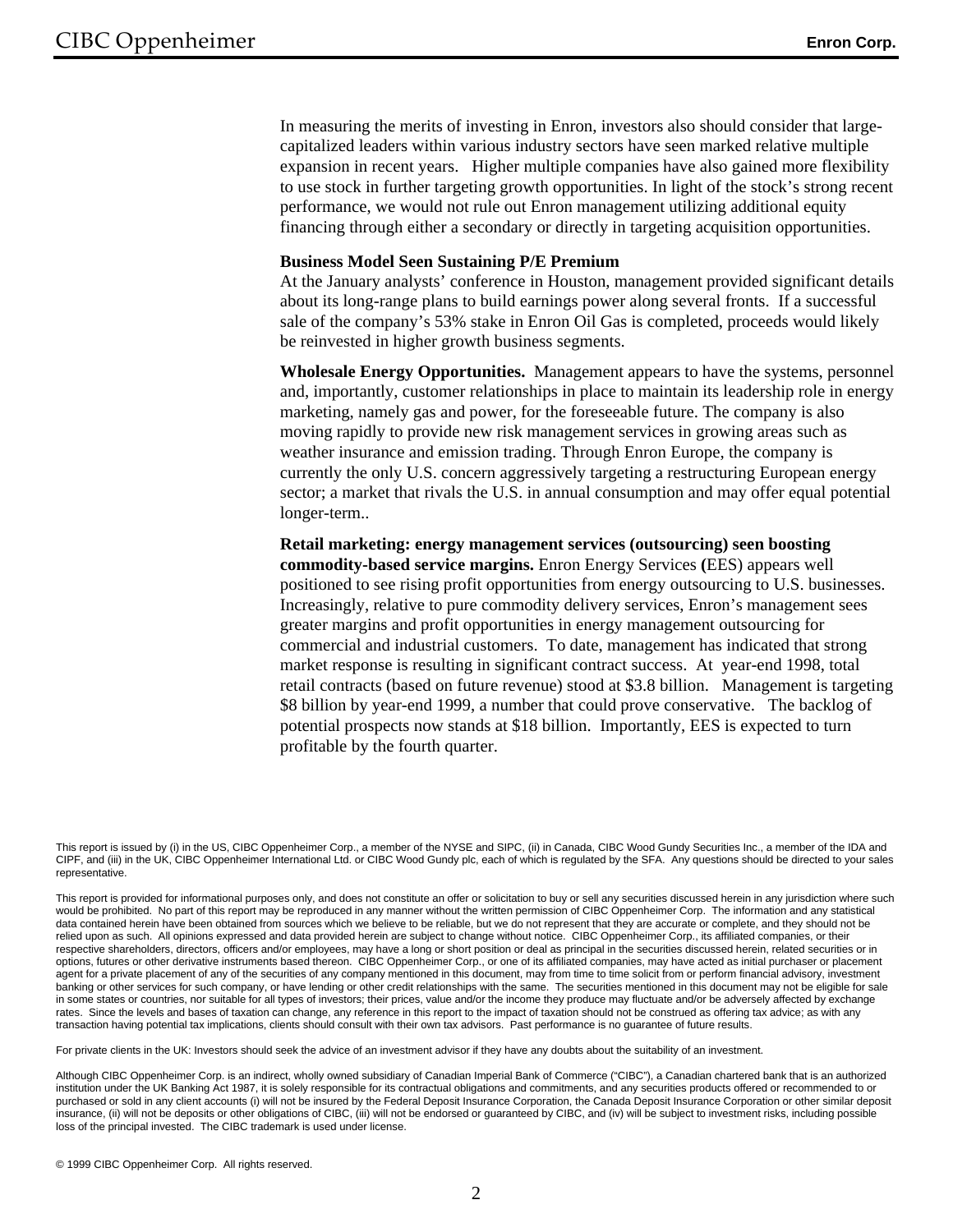**International projects moving toward commercialization**. A large percentage of the company's international project portfolio is moving from the development stage to commercialization.

**New initiative in communications.** Enron recently made public an ambitious plan to operate and control a highly efficient national fiber-optic network. While it is too early to gauge the success of management's communications initiatives, the strategy appears to be sound based on invested capital and Enron's national presence in energy markets.

**Premium multiple affords management premium currency.** If, as we expect, Enron shares continue to command a premium P/E multiple, ENE shares will become an increasingly attractive currency to fund acquisitions, including other publicly traded companies.

#### **Wholesale Energy Operations**

- **ECT North America**
- **Enron Europe**
- **Enron International**

**Commodity Sales and Services:** includes the *trading/marketing* arm, which incorporates the worldwide sales of energy commodities at the wholesale level (including large industrial customers) and related *price risk management products*.

**Energy Assets and Investments:** includes the *development, construction and operation of energy assets worldwide* and the *origination and management of the company's energy investments and finance portfolio.*



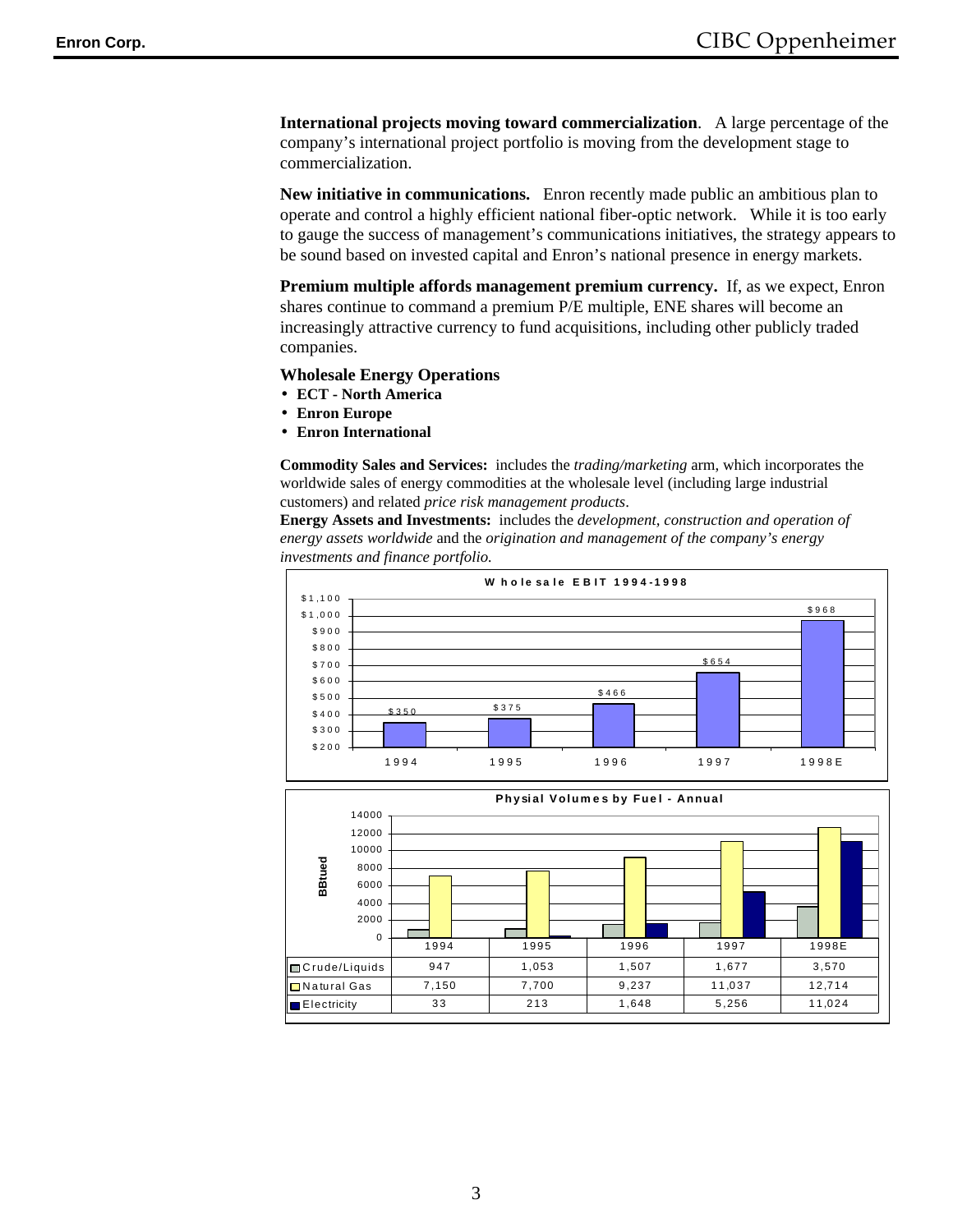

Source: Company data, CIBC Oppenheimer estimates

#### **International Assets**

Facilities in Operation:

**ECT North America**

- 3,030 MW of power generation
- 7,554 miles of pipeline

#### Facilities in Construction:

- 3,569 MW of power generation
- 1,180 miles of pipeline

ECT North America is the largest wholesale energy marketer in the United States. Core strengths include Physical Delivery, Risk Management, Finance and Asset Management.



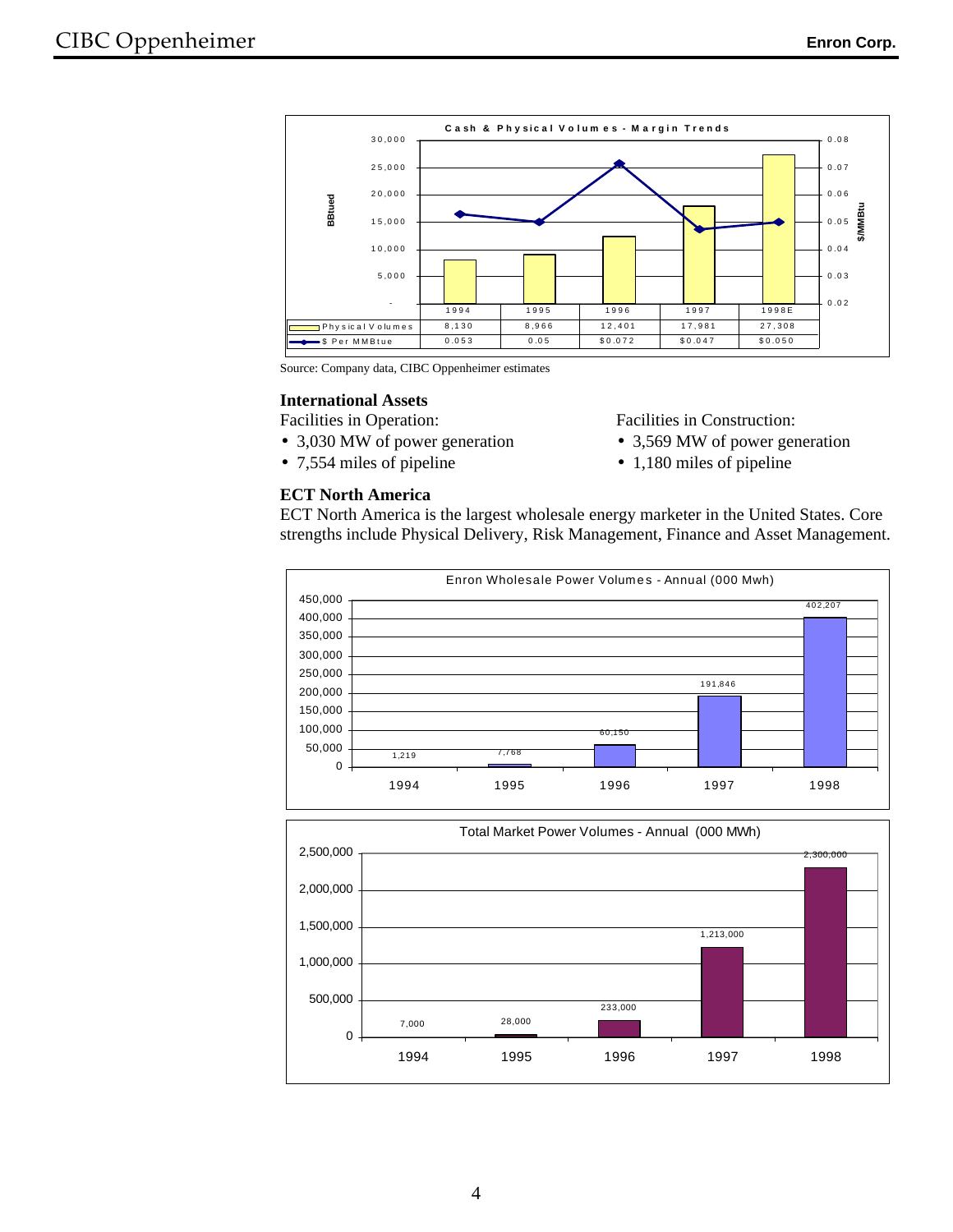

Source: Company data

*Evolutionary Changes in the Structure of the North American Electricity Market……….* 



*…...…Driving Dramatic Changes in Energy Commodity and Capital Markets* 

#### **Changing Trends**



Source: Company data, CIBC Oppenheimer estimates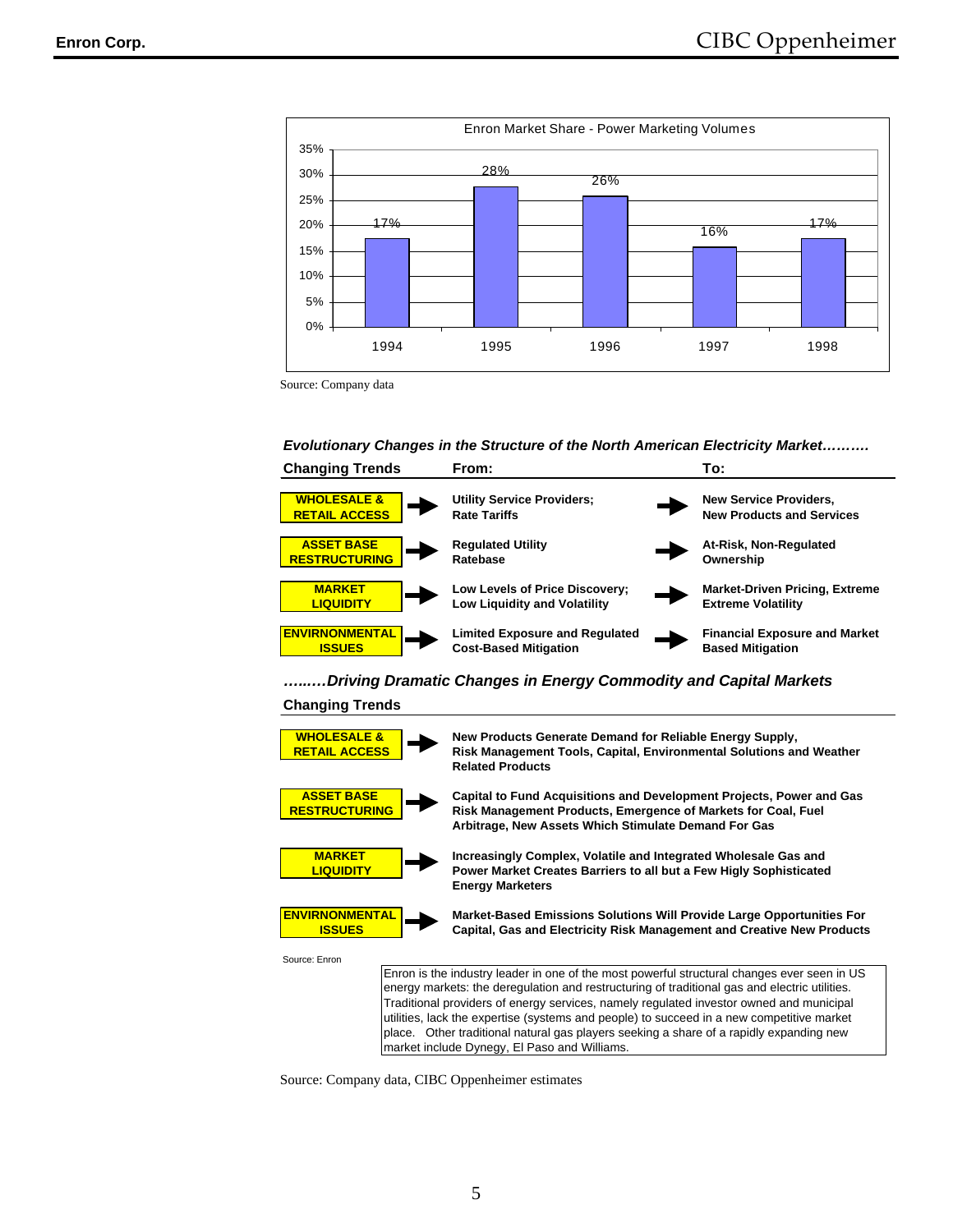#### **Control/Ownership of Power Generation Seen Enhancing Marketing Efforts**

**Existing generating assets changing hands.** Since 1997 approximately 12% of the U.S. generating base has been sold or is currently on the market. We expect Enron and other major national and regional marketers to aggressively pursue strategic generating assets.

**New merchant plants will be largely gas-fired.** Over 90% of the proposed new merchant plants—approximately 63,000 Mw—will be fired by natural gas.

#### **EES - Enron Energy Services**

Enron Energy Services provides comprehensive energy solutions to U.S. commercial and light industrial end-users. Retail contracts are growing, and future undiscounted revenue should exceed \$3 billion by year-end. Management continues to build its retail business under Enron Energy Services. Notable customers include Lockheed Martin, Lucent, Applied Materials, TRW, PacTel, General Cable and a number of educational institutions. Importantly, by year-end, the value of anticipated contracts should easily exceed the annual start-up expenses burn rate of ~\$100 million. The division is expected to turn profitable during the second half of 1999. During the fourth quarter, the company signed contracts representing \$1.8 billion of total future energy expenditures, taking the total under contract to \$3.8 billion. Contracts under negotiation include a rising mix of service and outsourcing income, which should carry higher margins. Management expects the announcement of several large national contracts in the first quarter of 1999.

Management is aggressively expanding services from commodity supply to facility management/ownership (outsourcing). As detailed below, relative to commodity supply services, Enron's management sees greater profit potential in energy outsourcing (facility management.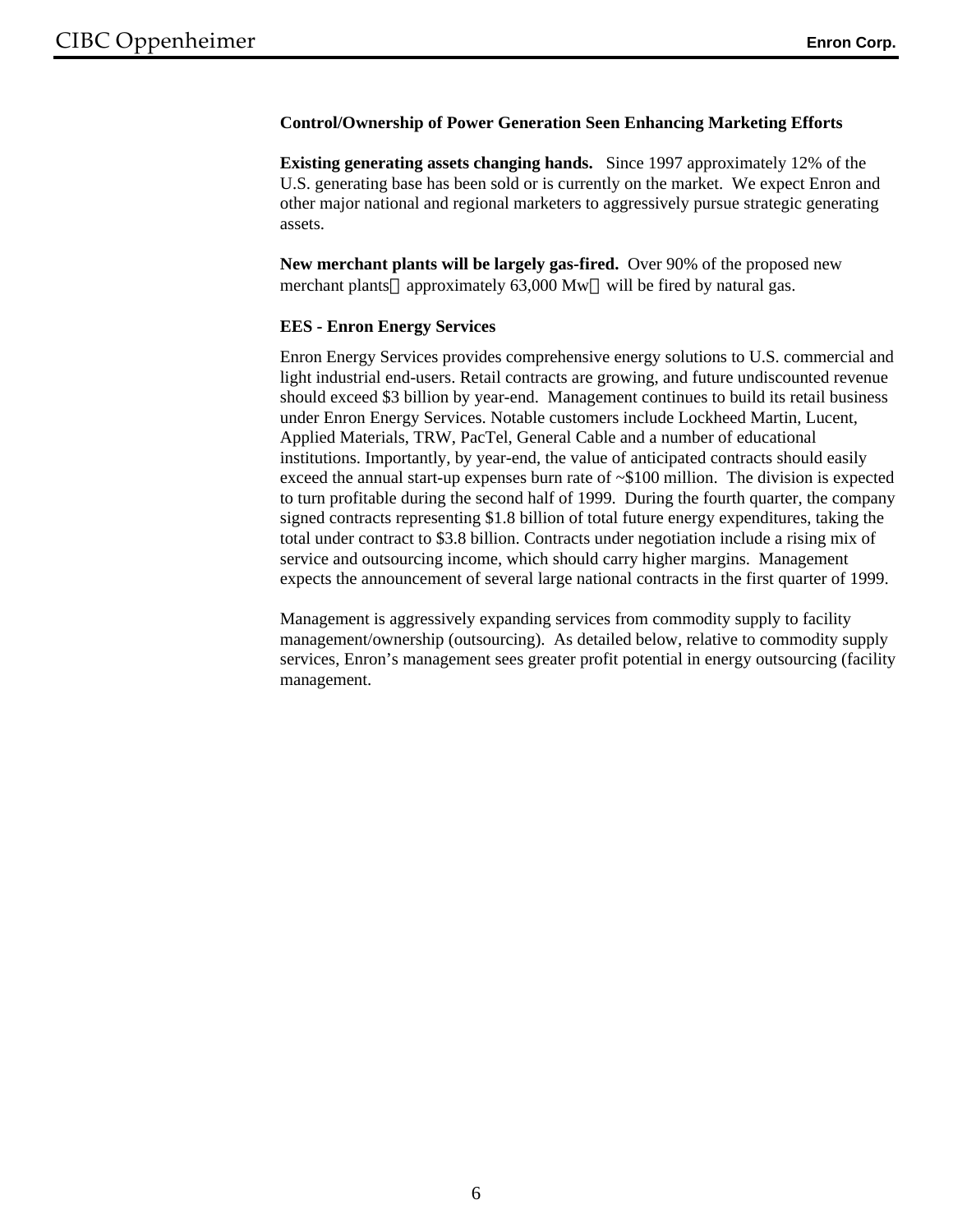

Source: Enron

| <b>Revenue Plan - Enron Energy Services</b> | 1998    | 1999      | 2000    |
|---------------------------------------------|---------|-----------|---------|
| Services                                    | \$165   | \$720     | \$2,250 |
| Commodity                                   | \$935   | \$1,680   | \$2,250 |
| <b>Total Revenues</b>                       | \$1,100 | \$2,400   | \$4,500 |
| % Services                                  | 15%     | 30%       | 50%     |
| <b>Estimated Avg Margins</b>                |         |           |         |
| Services                                    | 7.5%    | $8.0\%$   | 8.0%    |
| Commodity                                   | 2.0%    | 2.0%      | 2.0%    |
| <b>Total Margin</b>                         | 2.8%    | 3.8%      | 5.0%    |
| <b>Gross Income</b>                         |         |           |         |
| Services                                    | \$12    | \$58      | \$180   |
| Commodity                                   | \$19    | \$34      | \$45    |
| <b>Total Gross Income</b>                   | \$31    | \$91      | \$225   |
| SG&A, Allocated Expense                     | (\$151) | (\$171)   | (\$175) |
| EBIT                                        | (\$119) | $($ \$80) | \$50    |

Source: Company data, CIBC Oppenheimer estimates

#### *5-Year Target Income Potential 2005 Preliminary Valuation Model for EES - Retail Services*

#### 7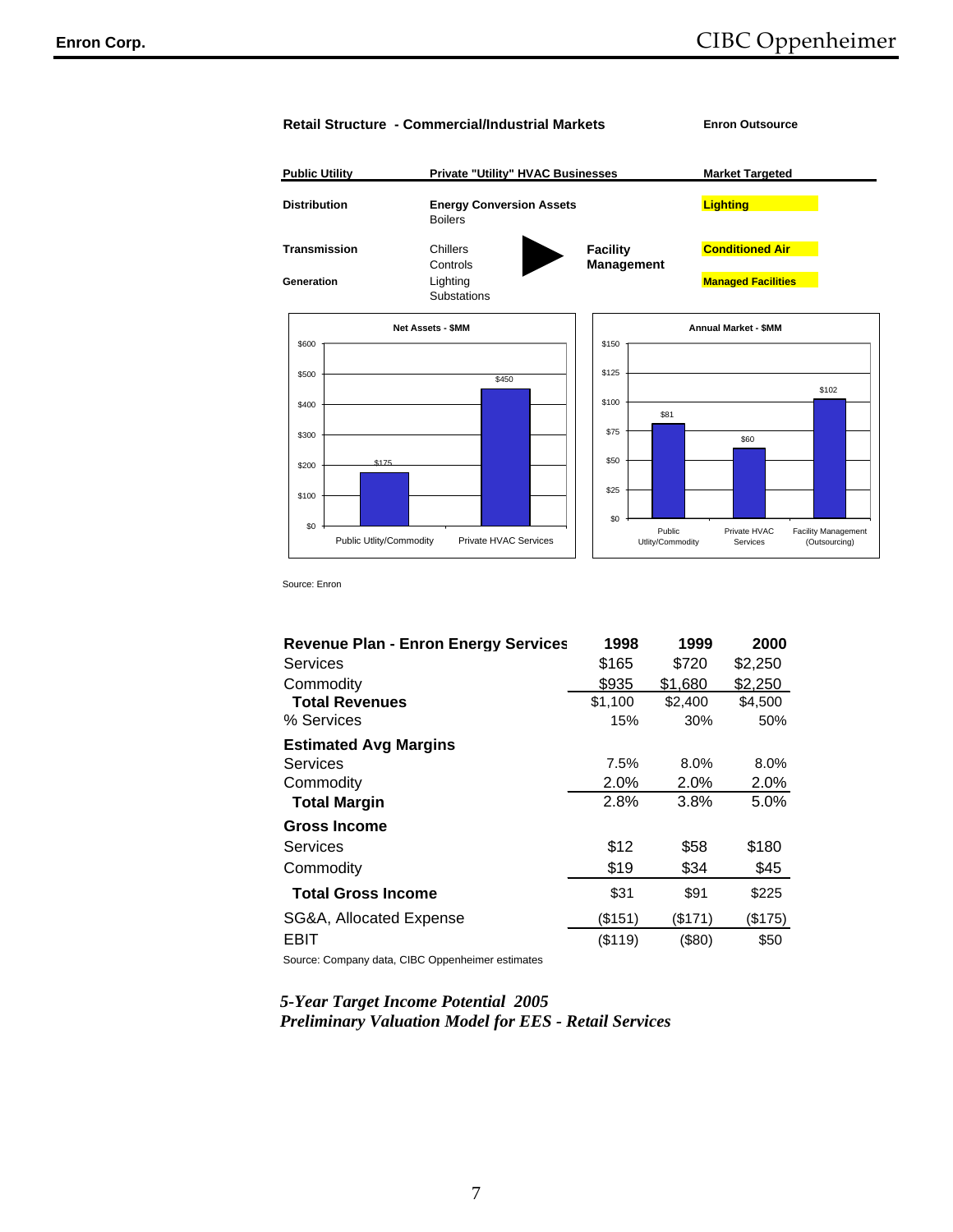#### **Retail Energy Marketing\* - Five Year Potential**

| Commercial and Light Industrial market                       |                  | 2004        |
|--------------------------------------------------------------|------------------|-------------|
| Market Size Opened Up \$Billion - Energy Sales               |                  | \$81        |
| <b>Facility Mgmt \$Billion</b>                               |                  | \$60        |
| Market Size Opened Up \$Billion-Related Services (HVAC, etc) |                  | \$102       |
| <b>Total Market Size (Annual Revenues)</b>                   |                  | \$243       |
| EES Revenue Share - 10% penetration                          |                  | 8%          |
| Enron Target Revenues (EES) \$Billions                       |                  | \$19        |
| Projected EBIT Margin                                        |                  | 4.0%        |
| Gross Margin Target (\$ Million)                             |                  | \$778       |
| <b>Allocated Expenses</b>                                    |                  | \$250       |
| <b>EBIT</b>                                                  |                  | \$528       |
| Taxes                                                        |                  | \$185       |
|                                                              |                  | \$343       |
| <b>Fully Diluted Shares</b>                                  |                  | 375         |
| <b>EPS</b> potential                                         |                  | \$0.91      |
| Valuation                                                    |                  | <b>EBIT</b> |
| <b>Target EBIT Multiple</b>                                  |                  | 10.0X       |
| <b>Terminal Value</b>                                        |                  | \$7.776     |
| Implied P/E                                                  |                  | 22.7        |
| <b>Present Value</b>                                         | 12.5% discount   | \$4,315     |
|                                                              | <b>Per Share</b> | \$11.51     |
|                                                              |                  |             |

Source: Company data, CIBC Oppenheimer estimates

8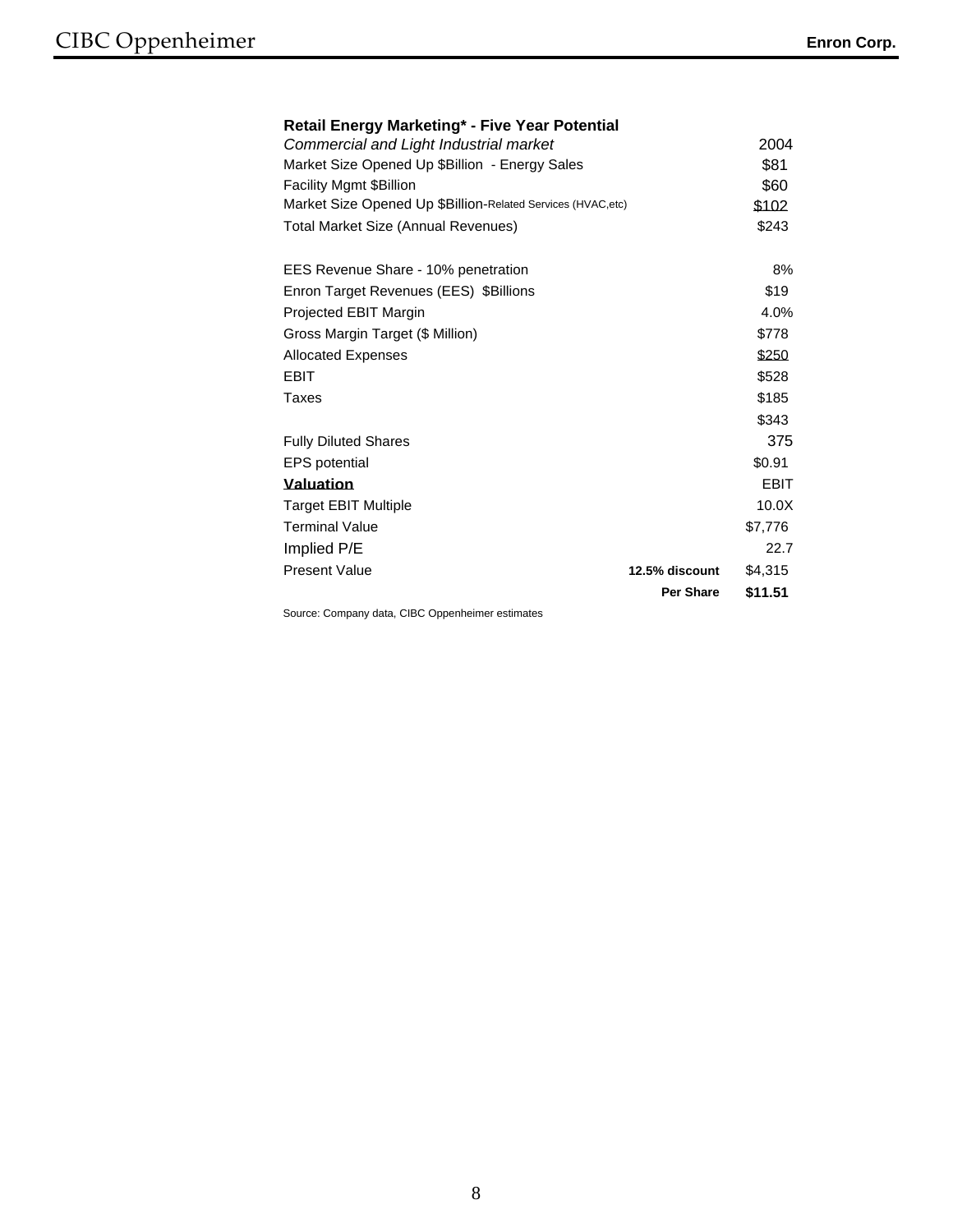|                   | Sales and Markethiu Manauellient    |                          |                        |
|-------------------|-------------------------------------|--------------------------|------------------------|
|                   |                                     | The 25 Best Sales Forces |                        |
| 1                 | <b>GE Capital</b>                   | 13                       | <b>BJ</b> Services     |
| 2                 | Cisco                               | 14                       | Merck                  |
| 3                 | Frito-Lay                           | 15                       | <b>Hewlett Packard</b> |
| 4                 | Dell                                | 16                       | Marriott               |
| 5                 | <b>Physician Sales and Services</b> | 17                       | Coopers & Lybrand LLP  |
| 6                 | Lear Corporation                    | 18                       | Tosco                  |
| 7                 | Northwestern mutual life            | 19                       | <b>Federal Express</b> |
| 8                 | Halliburton                         | 20                       | Deere & Company        |
| 9                 | Pfizer                              | 21                       | Lucent                 |
| 10                | Enron                               | 22                       | DHL                    |
| 11                | Intel                               | 23                       | <b>IBM</b>             |
| $12 \overline{ }$ | Merrill Lynch                       | 24                       | <b>Philip Morris</b>   |
|                   |                                     | 25                       | Proctor & Gamble       |
|                   | <b>Three Criteria:</b>              |                          |                        |
|                   | <b>Superior Sales Performance</b>   |                          |                        |

# **Sales and Marketing Management**

*Source: Sales and Marketing Management Magazine, July 1998* **Reputation For Employee Satisfaction**

#### **Sales Force Experience: Enron Corp.**

|      | # of Sales       | <b>Average Years</b>    |
|------|------------------|-------------------------|
|      | <b>Personnel</b> | <b>Sales Experience</b> |
| 1997 | 102              | 5                       |
| 1998 | 114              | 7                       |
| 1999 | 136              | 10                      |
|      |                  |                         |

*Source: Enron Corp.*

**Reputation For Customer Service**

#### **Our quarterly EPS estimates are shown below.**

|      |               |        |        | 1 Qtr. 2 Qtr. 3 Qtr. 4 Qtr. |        | Year    |
|------|---------------|--------|--------|-----------------------------|--------|---------|
| 1998 | Actual        | \$0.65 | \$0.42 | \$0.47                      | \$0.48 | \$2.01  |
|      | 1999E Current | $---$  | $---$  |                             | $---$  | \$2.30E |
|      | 2000E Current | $---$  |        |                             | ---    | \$2.65E |